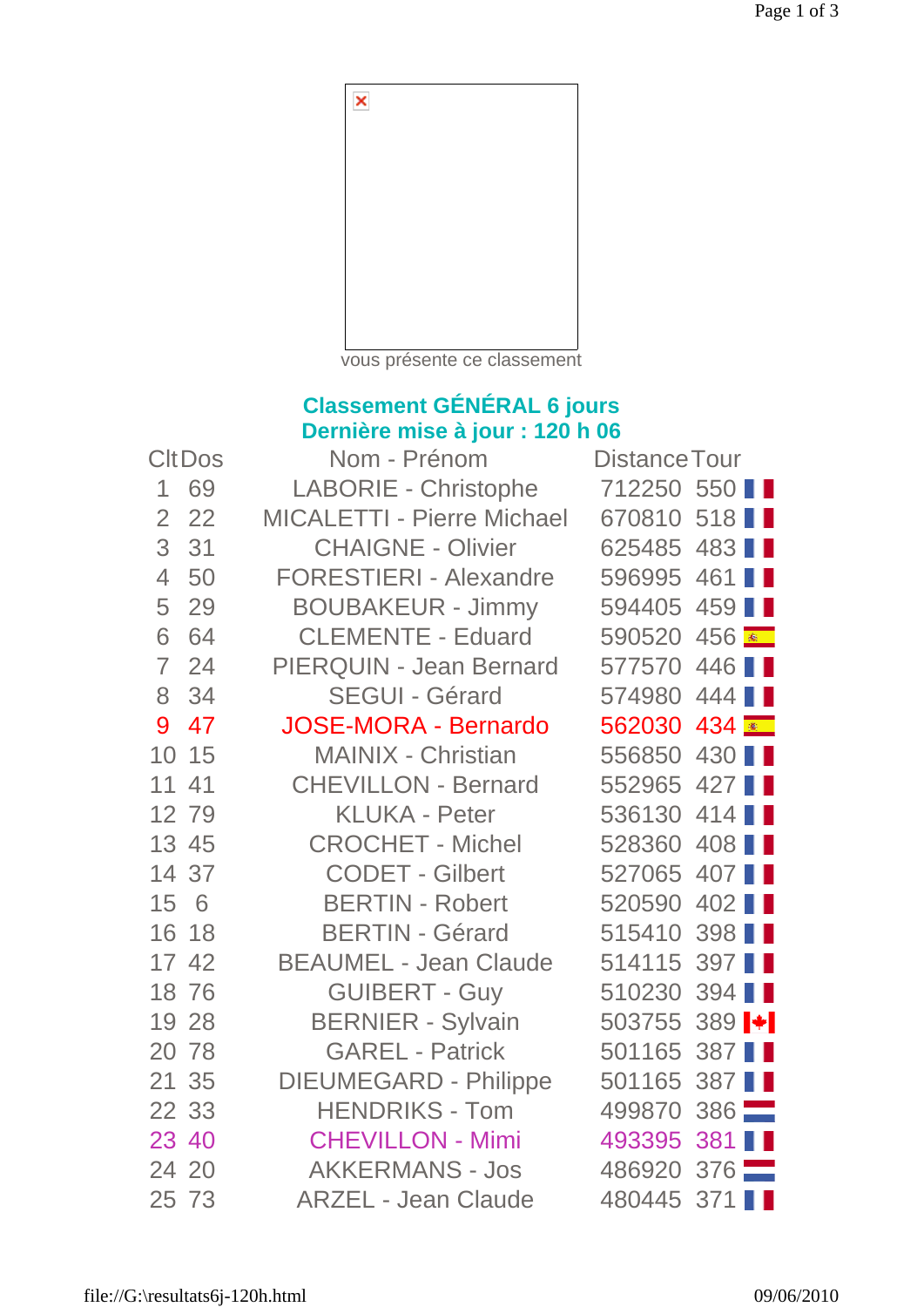| 26 13   | <b>RENUART - Thomas</b>                  | 476560 368                       |  |
|---------|------------------------------------------|----------------------------------|--|
| 27 16   | <b>DOUMONT - Bernard</b>                 | 475265 367                       |  |
| 28 71   | JÄGER - Ruth                             | 467495 361                       |  |
| 29 11   | <b>BETAILLE - Roger</b>                  | 464905 359                       |  |
| 30 9    | <b>CORREDOR - Floreal</b>                | 462315 357                       |  |
| 31 26   | <b>CHOMONT - Guy</b>                     | 458430 354                       |  |
| 32 30   | <b>BOGEVIG - Peter</b>                   | $454545$ 351                     |  |
| 33 36   | RODRIGUEZ SIBAJA - Bernabe 450660 348 RD |                                  |  |
| 34 48   | <b>EMONIERE - Philippe</b>               | 448070 346                       |  |
| 35 32   | <b>GOUIN - Michel</b>                    | 441595 341 $\blacktriangleright$ |  |
| 36 14   | <b>VELLY - Christian</b>                 | 439005 339                       |  |
| 37 59   | JEANNIN - Christian                      | 436415 337                       |  |
| 38 54   | <b>BEAUVAIS - Anne</b>                   | 431235 333                       |  |
| 39 51   | <b>SAUTEREAU - Christian</b>             | 429940 332                       |  |
| 40 43   | <b>MELENDEZ PEREZ - Alberto</b>          | 428645 331                       |  |
| 41 65   | <b>FRANC - Philip</b>                    | 426055 329                       |  |
| 42 52   | <b>CALVO - Jean Charles</b>              | 423465 327                       |  |
| 43 10   | <b>ARPAILLANGE - Didier</b>              | 415695 321                       |  |
| 44 5    | <b>SIMONS - Marie Jeanne</b>             | 414400 320                       |  |
| 45 38   | <b>VAN GEENE - Regina</b>                | 414400 320                       |  |
| 46 72   | THIEBAULT - Jean                         | 413105 319                       |  |
| 47 56   | <b>GRASSI - Alain</b>                    | 410515 317 ■                     |  |
| 48 39   | <b>MARTINEZ - Alain</b>                  | 404040 312 ■                     |  |
| 49 17   | <b>WOILLOT - Olivier</b>                 | 404040 312                       |  |
| 50 49   | <b>COMTE - Pascal</b>                    | 401450 310                       |  |
| 51<br>4 | <b>PERON - Pascal</b>                    | 400155 309                       |  |
| 52 7    | <b>SORENSEN - Richard Stanley</b>        | 396270 306 $\blacksquare$        |  |
| 53 67   | <b>DUMONCEAU - Yannick</b>               | 388500 300                       |  |
| 54 3    | <b>FLAMENT - Jacques</b>                 | 383320 296 1                     |  |
| 55 75   | <b>VIGUIE - Jean Philippe</b>            | 372960 288                       |  |
| 56 70   | <b>LHERITIER - Michel</b>                | 360010 278 ■                     |  |
| 57 60   | <b>MICHEL - Patrick</b>                  | 358715 277                       |  |
| 58 63   | <b>LEBRUN - Thierry</b>                  | 352240 272                       |  |
| 59 23   | <b>ESPINO - José Roberto</b>             | 339290 262 •                     |  |
| 60 80   | <b>CASPER - Alain</b>                    | 336700 260                       |  |
| 61 25   | NYSTRÖM - K-G                            | $335405$ 259                     |  |
| 62 53   | <b>LIENARD - Philippe</b>                | 334110 258                       |  |
| 63 57   | <b>WHECLER - Frédéric</b>                | 331520 256                       |  |